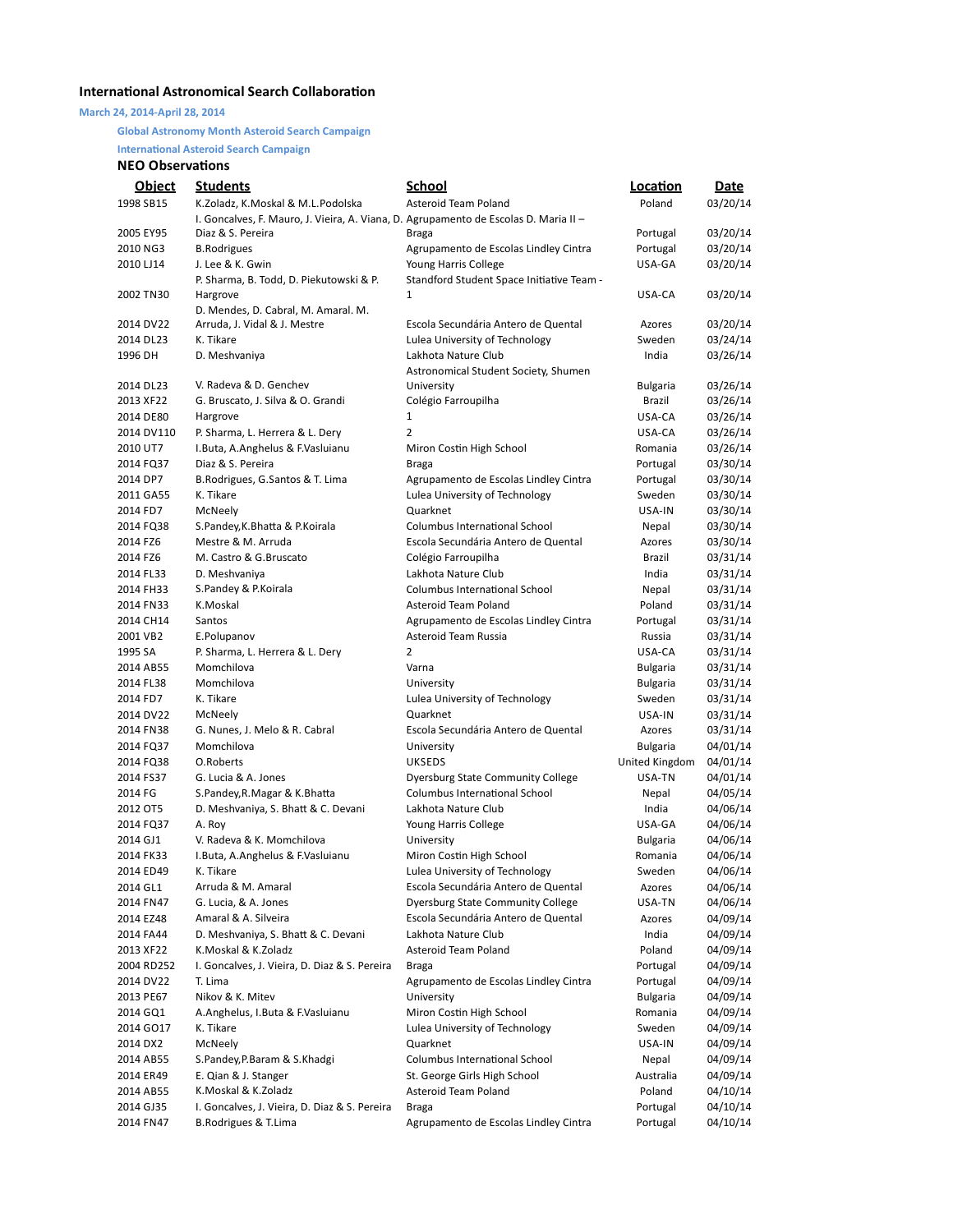| 2014 GQ1  | K.Moskal & K.Zoladz                           | Asteroid Team Poland                  | Poland          | 04/12/14 |
|-----------|-----------------------------------------------|---------------------------------------|-----------------|----------|
| 2001 EA16 | E.Polupanov                                   | Asteroid Team Russia                  | Russia          | 04/12/14 |
| 2014 FN33 | Momchilova                                    | Varna                                 | Bulgaria        | 04/12/14 |
| 2014 ER49 | Momchilova                                    | University                            | <b>Bulgaria</b> | 04/12/14 |
| 2014 EZ48 | F. Vasluianu, A. Anghelus & I. Buta           | Miron Costin High School              | Romania         | 04/12/14 |
| 1943      | K. Tikare                                     | Lulea University of Technology        | Sweden          | 04/12/14 |
| 2014 AB55 | D. Meshvaniya, C. Devani & S. Bhatt           | Lakhota Nature Club                   | India           | 04/12/14 |
| 2014 DX2  | A.Shrestha                                    | Columbus International School         |                 |          |
|           |                                               |                                       | Nepal           | 04/12/14 |
| 2014 GQ1  | A.Roy                                         | Young Harris College                  | USA-GA          | 04/12/14 |
| 2014 GD45 | F.Vasluianu, A.Anghelus & I.Buta              | Miron Costin High School              | Romania         | 04/12/14 |
| 2010 NG3  | A. Jones                                      | Dyersburg State Community College     | USA-TN          | 04/12/14 |
| 2014 FY   | D. Meshvaniya, C. Devani & S. Bhatt           | Lakhota Nature Club                   | India           | 04/16/14 |
| 2000 PM8  | Tanbakouei, Elham Soltani & A. Alizadeh       | Eyes of 51 Degrees                    | Iran            | 04/16/14 |
| 2014 ER49 | S.Pandey                                      | Columbus International School         | Nepal           | 04/16/14 |
| 2003 HM16 | S.Pandey, K. Bhatta & R.Magar                 | Columbus International School         | Nepal           | 04/16/14 |
| 2014 EZ48 | K. Moskal & K. Zoladz                         | Asteroid Team Poland                  | Poland          | 04/16/14 |
| 2002 FB3  | K.Moskal & K.Zoladz                           | Asteroid Team Poland                  | Poland          | 04/16/14 |
| 2010 NG3  | I. Goncalves, J. Vieira, D. Diaz & S. Pereira | Braga                                 | Portugal        | 04/16/14 |
| 1943      | I. Goncalves, J. Vieira, D. Diaz & S. Pereira | <b>Braga</b>                          | Portugal        | 04/16/14 |
| 2014 FY   | T. Lima                                       | Agrupamento de Escolas Lindley Cintra | Portugal        | 04/16/14 |
| 2000 RS11 | E.Polupanov                                   | Asteroid Team Russia                  | Russia          | 04/16/14 |
| 3122      | E.Polupanov                                   | Asteroid Team Russia                  |                 |          |
|           |                                               |                                       | Russia          | 04/16/14 |
| 3103      | J.Jones, J. Lee & K. Gwin                     | Young Harris College                  | USA-GA          | 04/16/14 |
| 1036      | G. Googer & G. Patterson                      | Young Harris College                  | USA-GA          | 04/16/14 |
| 2001 FA1  | P. Sharma                                     | $\mathbf{1}$                          | USA-CA          | 04/16/14 |
| 2002 SS41 | Kodzhabasheva                                 | Varna                                 | <b>Bulgaria</b> | 04/16/14 |
| 1991 VH   | A.Anghelus, I.Buta & F.Vasluianu              | Miron Costin High School              | Romania         | 04/16/14 |
| 2000 YK29 | K. Tikare                                     | Lulea University of Technology        | Sweden          | 04/16/14 |
| 3103      | D. Meshvaniya, C. Devani & S. Bhatt           | Lakhota Nature Club                   | India           | 04/17/14 |
| 2014 GJ35 | K.Moskal, K.Zoladz & M.L.Podolska             | Asteroid Team Poland                  | Poland          | 04/17/14 |
| 2014 EZ48 | G. Dyer & A. Salome                           | Young Harris College                  | USA-GA          | 04/17/14 |
| 2013 WT44 | M. Minev                                      | Varna                                 | <b>Bulgaria</b> | 04/17/14 |
| 2007 QX14 | M. Minev                                      | Varna                                 | <b>Bulgaria</b> | 04/17/14 |
| 2003 HB   | V. Radeva & M. Minev                          | University                            | <b>Bulgaria</b> | 04/17/14 |
| 2004 FH11 | A.Anghelus, I.Buta & F.Vasluianu              | Miron Costin High School              | Romania         | 04/17/14 |
| 2003 GS   | K. Tikare                                     | Lulea University of Technology        | Sweden          | 04/17/14 |
|           |                                               |                                       |                 |          |
| 1991 VH   | <b>B.Rodrigues</b>                            | Agrupamento de Escolas Lindley Cintra | Portugal        | 04/17/14 |
| 2002 SS41 | R.Gogoi                                       | <b>UKSEDS</b>                         | United Kingdom  | 04/17/14 |
| 2002 FW5  | I. Goncalves, J. Vieira, D. Diaz & S. Pereira | Braga                                 | Portugal        | 04/17/14 |
| 2014 FY   | T.Romaniello & E. Bitancort                   | Colectivo Educacion Secundaria        | Uruguay         | 04/17/14 |
| 2014 FP47 | J.Vidal & M. Amaral                           | Escola Secundária Antero de Quental   | Azores          | 04/18/14 |
| 1993 QA   | J.Vidal & M. Amaral                           | Escola Secundária Antero de Quental   | Azores          | 04/18/14 |
| 2014 GG17 | D. Meshvaniya, C. Devani & S. Bhatt           | Lakhota Nature Club                   | India           | 04/18/14 |
| 2014 GF50 | S.Gurung, P.Baram, S.Khadgi & S.Pandey        | Columbus International School         | Nepal           | 04/18/14 |
| 2014 FN33 | K.Moskal, K.Zoladz & M.L.Podolska             | Asteroid Team Poland                  | Poland          | 04/18/14 |
| 1999 NC43 | B. Rodrigues & G. Santos                      | Agrupamento de Escolas Lindley Cintra | Portugal        | 04/18/14 |
| 1862      | H. Valleroy & K. Jett                         | Young Harris College                  | USA-GA          | 04/18/14 |
| 2013 YZ37 | M. Minev                                      | Varna                                 | Bulgaria        | 04/18/14 |
| 2014 GJ35 | A.Anghelus, I.Buta & F.Vasluianu              | Miron Costin High School              | Romania         | 04/18/14 |
| 2008 YU32 | A.Anghelus, I.Buta & F.Vasluianu              | Miron Costin High School              | Romania         | 04/18/14 |
| 2014 DV22 | E. Polupanov & P. Polupanov                   | Asteroid Team Russia                  | Russia          |          |
|           |                                               |                                       |                 | 04/18/14 |
| 2014 FN47 | K. Tikare                                     | Lulea University of Technology        | Sweden          | 04/18/14 |
| 1999 RH33 | K. Tikare                                     | Lulea University of Technology        | Sweden          | 04/18/14 |
| 2014 DX2  | McNeely                                       | Quarknet                              | USA-IN          | 04/18/14 |
| 2013 WT44 | McNeely                                       | Quarknet                              | USA-IN          | 04/18/14 |
| 1993 QA   | Pombo                                         | Colectivo Educacion Secundaria        | Uruguay         | 04/18/14 |
| 2014 FP   | D. Ivan, I. Giurescu & R. Gaspar              | Ion Tuculescu Secondary School        | Romania         | 04/18/14 |
| 2014 GQ1  | Liang                                         | St. George Girls High School          | Australia       | 04/18/14 |
| 2004 FH11 | G. Lucia & A. Jones                           | Dyersburg State Community College     | USA-TN          | 04/18/14 |
| 4954      | D. Moro & G. Bruscato                         | Colégio Farroupilha                   | Brazil          | 04/21/14 |
| 2014 GL35 | D. Meshvaniya, C. Devani & S. Bhatt           | Lakhota Nature Club                   | India           | 04/21/14 |
| 2014 GG17 | Tanbakouei, E. Soltani & A. Alizadeh          | Eyes of 51 Degrees                    | Iran            | 04/21/14 |
| 2014 GF50 | B. Rodrigues & G. Santos                      | Agrupamento de Escolas Lindley Cintra | Portugal        | 04/21/14 |
| 2014 GT45 | E. Polupanov & P. Polupanov                   | Asteroid Team Russia                  | Russia          | 04/21/14 |
|           | A.Shrestha                                    | Columbus International School         |                 |          |
| 2014 GY48 |                                               |                                       | Nepal           | 04/21/14 |
| 2014 GF17 | B. Pombo                                      | Colectivo Educacion Secundaria        | Uruguay         | 04/21/14 |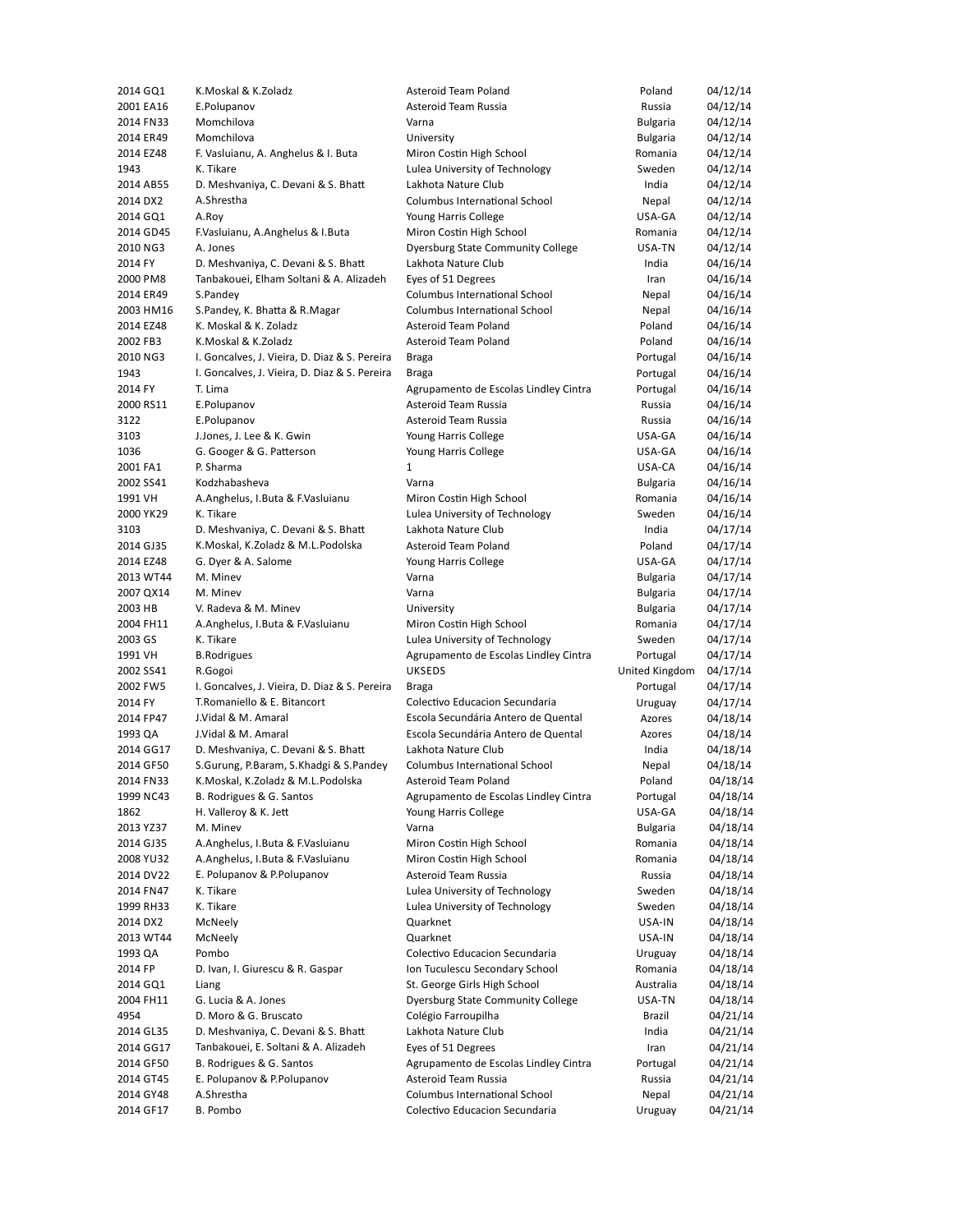| <b>Main Belt Asteroid Discoveries</b> |                                                                               |                                           |                 |                              |      |        |  |  |  |
|---------------------------------------|-------------------------------------------------------------------------------|-------------------------------------------|-----------------|------------------------------|------|--------|--|--|--|
| <b>Object</b>                         | <b>Students</b>                                                               | School                                    | Location        | Status                       | Date | Linked |  |  |  |
| MAUR366                               | B. Rodrigues, G. Santos & T. Lima                                             | Agrupamento de Escolas Lindley Cintra     | Portugal        | Preliminary 03/30/14 ESL0003 |      |        |  |  |  |
| MAUR371                               | E. Polupanov                                                                  | Asteroid Team Russia                      | Russia          | Preliminary 03/31/14 POL11   |      |        |  |  |  |
| MAUR370                               | E. Polupanov                                                                  | Asteroid Team Russia                      | Russia          | Preliminary 03/31/14 POL12   |      |        |  |  |  |
| <b>NEO Confirmations</b>              |                                                                               |                                           |                 |                              |      |        |  |  |  |
| <b>Object</b>                         | <b>Students</b>                                                               | <b>School</b>                             | Location        | Date                         |      |        |  |  |  |
| 2014 FC                               | V. Radeva & K. Momchilova                                                     | Astronomical Observatory & Planetarium, \ | <b>Bulgaria</b> | 03/20/14                     |      |        |  |  |  |
| 2014 FJ                               | V. Radeva & B. Borisova                                                       | Astronomical Student Society, Shumen Uni  | <b>Bulgaria</b> | 03/20/14                     |      |        |  |  |  |
| 2014 FF                               | K.Zoladz, K.Moskal & M.L.Podolska                                             | Asteroid Team Poland                      | Poland          | 03/21/14                     |      |        |  |  |  |
| 2014 FU                               | S. Surabhi, L. Zhou, J. Xu, C. Zhang & H. Truong St. George Girls High School |                                           | Australia       | 03/21/14                     |      |        |  |  |  |
| 2014 FG                               | K. Tikare                                                                     | Lulea University of Technology            | Sweden          | 03/21/14                     |      |        |  |  |  |
| 2014 FT38                             | L. Ghasemzadeh, B. Meskoob, S. Tanbakouei Eyes of 51 Degrees                  |                                           | Iran            | 03/30/14                     |      |        |  |  |  |
| 2014 GO17                             | I. Goncalves, J. Vieira, D. Diaz & S. Pereira                                 | Agrupamento de Escolas D. Maria II - Brag | Portugal        | 04/06/14                     |      |        |  |  |  |
| 2014 GR45                             | V. Radeva & K. Momchilova                                                     | Astronomical Observatory & Planetarium, \ | <b>Bulgaria</b> | 04/10/14                     |      |        |  |  |  |
| 2014 GA49                             | J. Stanger & E. Qian                                                          | St. George Girls High School              | Australia       | 04/12/14                     |      |        |  |  |  |
| 2014 HM02                             | I. Goncalves, J. Vieira, D. Diaz & S. Pereira                                 | Agrupamento de Escolas D. Maria II - Brag | Portugal        | 04/21/14                     |      |        |  |  |  |